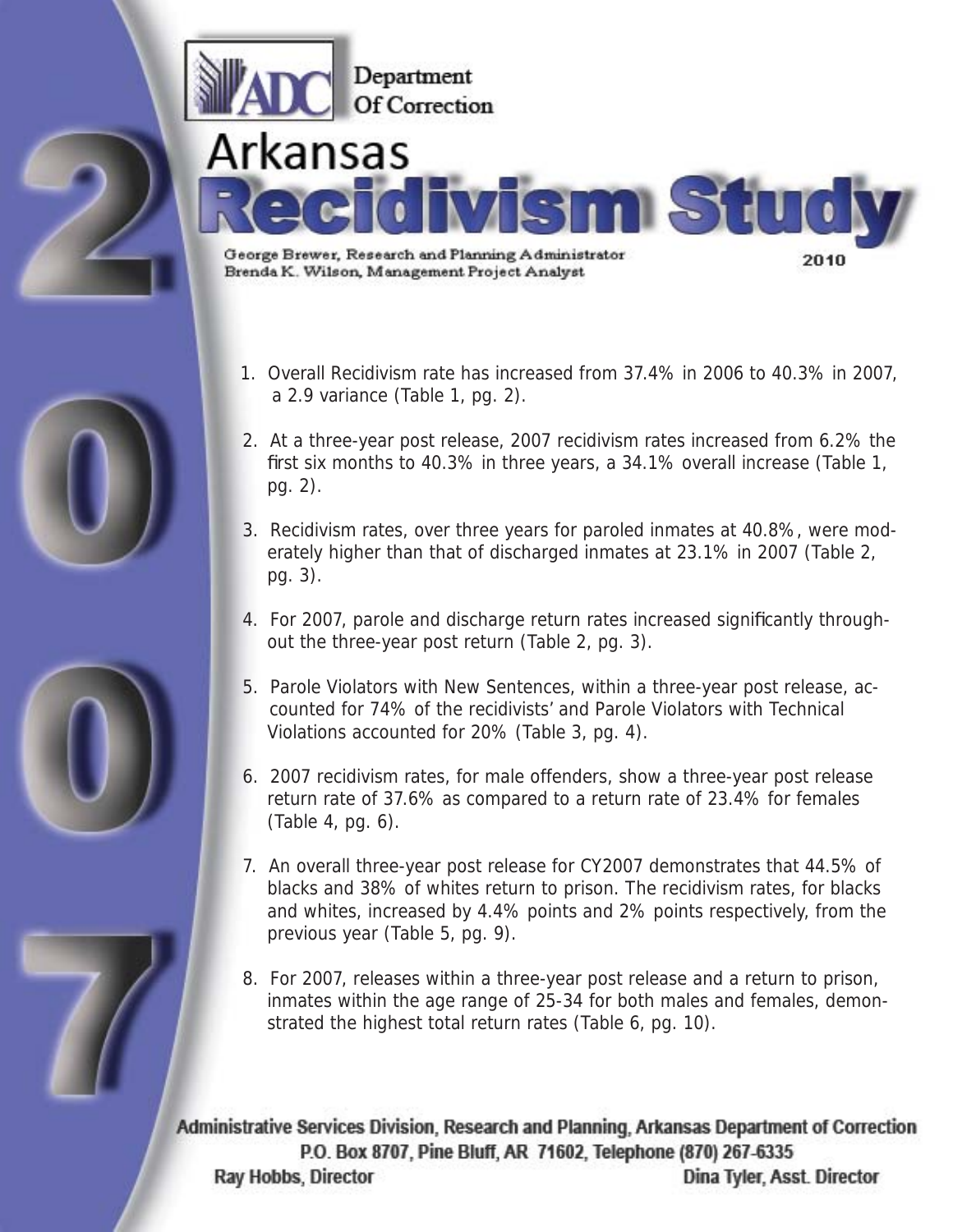### **Arkansas' Recidivism Study (Addendum)**

The **2007** recidivism research is an addendum to the original **1997-1999** study produced in **2003** and to the addendums through **2006,** produced in prior years. This addendum was prepared by the Arkansas Department of Correction's Research and Planning Division. The addendum reviews the return rates of inmates released from custody in **CY2007**, as compared to prior years. The data for this research was obtained from the ADC electronic Offender Management Information System (eOMIS). If an individual was released **January 1, 2007** through **December 31, 2007**, the data provided reflects returns for a full three-year post release. All charts and tables reflect a three-year post release review and are utilized strictly for clarity and ease to the reader.

The study is categorized into return rates of six months, one year, and three years, respectively. As with the **2006** addendum regarding a three-year post release of inmates produced in **2009**, the ADC Research and Planning Section will continue to study, track and update trends in release/return rates annually.

#### **Overall Recidivism Rates**

As demonstrated, Table 1 shows the overall ADC **2007** recidivism rates. The post-release period consists of six months, one year, and three years, from **1997** through **2007**. In **2007**, there were a total of **5,783** inmates released from ADC (refer to Table 1, year 2006). Within six months of release, **6.2%** returned to prison. Within one year of release, **15.2%** returned and within three years there was an overall rate of **40.3%** returned to prison. ADC has experienced an average of **46.7%** average return rate for inmates released from prison, over the ten years studied.

\* **In all tables, the "number of releases" are the number of unduplicated releases in a given year used to generate recidivism rates. Table 1 does not specify the type of return. It demonstrates an overall return rate, regardless of reason.** 

| <b>Overall Recidivism Rates</b> |                                 |                 |                 |        |        |                                                                                     |                |                           |  |  |
|---------------------------------|---------------------------------|-----------------|-----------------|--------|--------|-------------------------------------------------------------------------------------|----------------|---------------------------|--|--|
| <b>Release</b><br><b>Year</b>   | <b>Total</b><br><b>Releases</b> | <b>6 Months</b> | <b>6 Months</b> | 1 Year | 1 Year | % Returned # Returned % Returned # Returned % Returned # Returned<br><b>3 Years</b> | <b>3 Years</b> | Total %<br><b>Returns</b> |  |  |
|                                 |                                 |                 |                 |        |        |                                                                                     |                |                           |  |  |
| 1998                            | 5,434                           | 16.5%           | 898             | 31.2%  | 1,694  | 52.0%                                                                               | 2,825          | 52.0%                     |  |  |
| 1999                            | 5,330                           | 15.6%           | 832             | 30.6%  | 1,629  | 51.4%                                                                               | 2,738          | 51.4%                     |  |  |
| 2000                            | 5,872                           | 14.2%           | 834             | 29.0%  | 1,701  | 51.8%                                                                               | 3,040          | 51.8%                     |  |  |
| 2001                            | 5,962                           | 15.9%           | 948             | 29.7%  | 1,771  | 51.4%                                                                               | 3,066          | 51.4%                     |  |  |
| 2002                            | 6,015                           | 15.1%           | 911             | 28.5%  | 1,716  | 49.4%                                                                               | 2,969          | 49.4%                     |  |  |
| 2003                            | 6,135                           | 12.9%           | 792             | 25.9%  | 1,586  | 47.4%                                                                               | 2,905          | 47.4%                     |  |  |
| 2004                            | 6,244                           | 11.2%           | 698             | 22.1%  | 1,377  | 44.4%                                                                               | 2,772          | 44.4%                     |  |  |
| 2005                            | 5,657                           | 7.4%            | 418             | 18.3%  | 1,036  | 41.4%                                                                               | 2,344          | 41.4%                     |  |  |
| 2006                            | 5,505                           | 6.4%            | 355             | 17.1%  | 943    | 37.4%                                                                               | 2,060          | 37.4%                     |  |  |
| 2007                            | 5,783                           | 6.2%            | 359             | 15.2%  | 881    | 40.3%                                                                               | 2,330          | 40.3%                     |  |  |
|                                 |                                 |                 |                 |        |        |                                                                                     |                |                           |  |  |
| <b>Averages</b>                 | 5,794                           | 12.2%           | 705             | 24.8%  | 1,433  | 46.7%                                                                               | 2,705          | 46.7%                     |  |  |

**Table 1**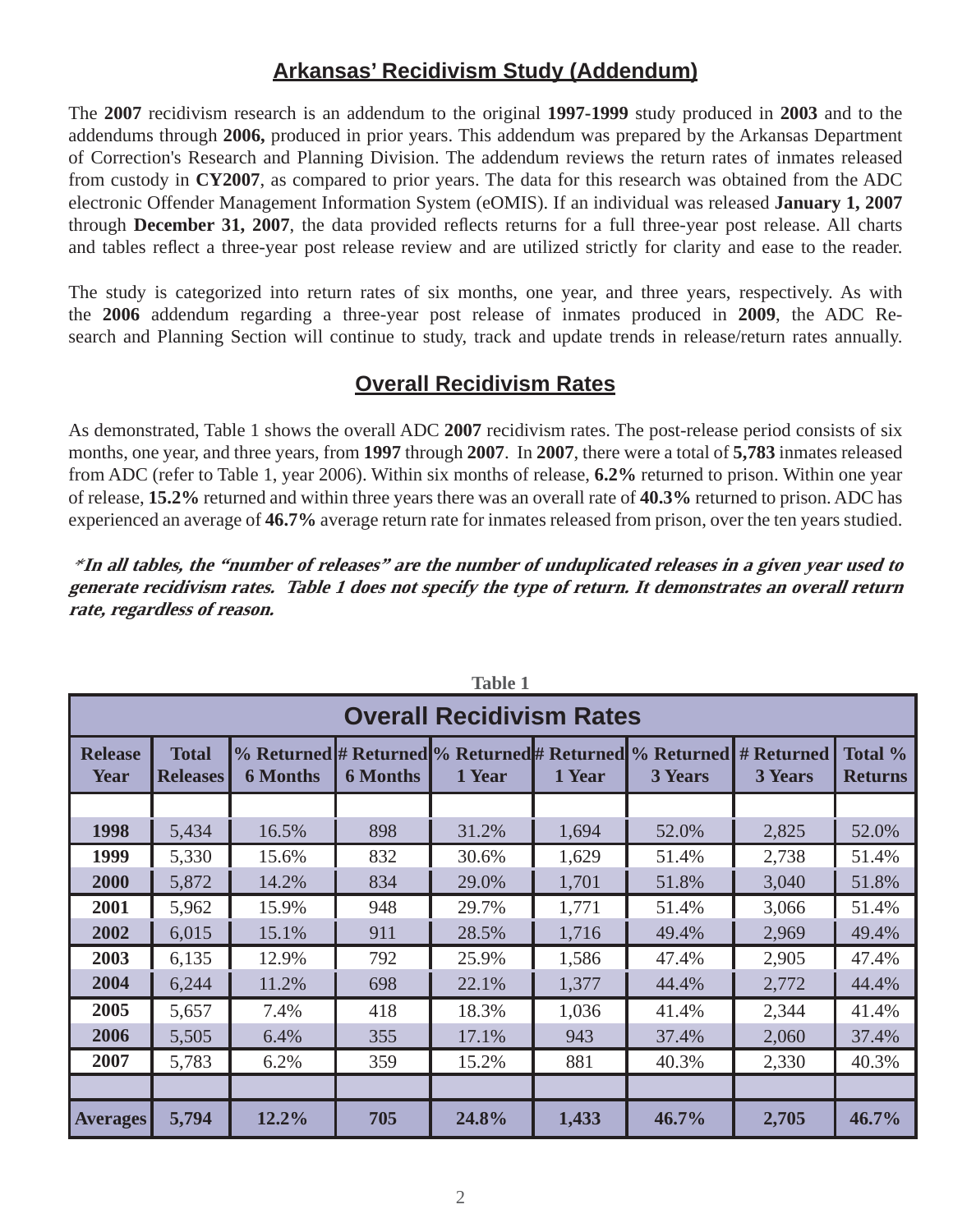### **Recidivism Rates: Release Type**

Table 2 demonstrates recidivism rate by type of release. ADC releases inmates by parole with supervision, which is granted by the Parole Board, or by discharge (max flat of sentence). In 2007, there were 5,623 inmates released by regular parole and **160** inmates discharged. Results indicate that within six months of release in **2007, 357** or **6.3%** of inmates released on parole had returned, while only **2** or **1.3%** of inmates discharged returned with a new sentence. Total returns of parole releases from ADC in 2007 show a 40.8% return rate, while discharges reflect a 23.1% return rate.

**Table 2**

|              | <b>Recidivism Rates By Type of Release</b> |                                 |                   |                        |                   |                                 |                    |                          |  |  |
|--------------|--------------------------------------------|---------------------------------|-------------------|------------------------|-------------------|---------------------------------|--------------------|--------------------------|--|--|
| Year         | <b>Type of</b><br><b>Release</b>           | <b>Total</b><br><b>Releases</b> | 6 Mths<br>Returns | $\%$<br><b>Returns</b> | 1 Year<br>Returns | $\frac{0}{0}$<br><b>Returns</b> | 3 Years<br>Returns | $\frac{0}{0}$<br>Returns |  |  |
|              |                                            |                                 |                   |                        |                   |                                 |                    |                          |  |  |
| 1998         | <b>Paroled - Regular</b>                   | 4,798                           | 870               | 18.1%                  | 1,557             | 32.5%                           | 2,596              | 54.1%                    |  |  |
|              | <b>Discharge</b>                           | 624                             | 27                | 4.3%                   | 65                | 10.4%                           | 156                | 25.0%                    |  |  |
| 1999         | <b>Paroled - Regular</b>                   | 4,677                           | 803               | 17.2%                  | 1,557             | 33.3%                           | 2,553              | 54.6%                    |  |  |
|              | <b>Discharge</b>                           | 643                             | 28                | 4.4%                   | 71                | 11.0%                           | 184                | 28.6%                    |  |  |
| 2000         | <b>Paroled - Regular</b>                   | 5,691                           | 832               | 14.6%                  | 1,691             | 29.7%                           | 3,005              | 52.8%                    |  |  |
|              | <b>Discharge</b>                           | 181                             | $\overline{2}$    | 1.1%                   | 10                | 5.5%                            | 35                 | 19.3%                    |  |  |
| 2001         | <b>Paroled - Regular</b>                   | 5,778                           | 947               | 16.4%                  | 1,762             | 30.5%                           | 3,042              | 52.6%                    |  |  |
|              | <b>Discharge</b>                           | 184                             | $\mathbf{1}$      | 0.5%                   | 9                 | 4.9%                            | 24                 | 13.0%                    |  |  |
| 2002         | <b>Paroled - Regular</b>                   | 5,841                           | 910               | 15.6%                  | 1,707             | 29.2%                           | 2,938              | 50.3%                    |  |  |
|              | <b>Discharge</b>                           | 174                             | 1                 | 0.6%                   | 9                 | 5.2%                            | 31                 | 17.8%                    |  |  |
| 2003         | <b>Paroled - Regular</b>                   | 5,958                           | 788               | 13.2%                  | 1,577             | 26.5%                           | 2,861              | 48.0%                    |  |  |
|              | <b>Discharge</b>                           | 177                             | $\overline{4}$    | 2.3%                   | 9                 | 5.1%                            | 43                 | 24.3%                    |  |  |
| 2004         | <b>Paroled - Regular</b>                   | 6,075                           | 693               | 11.4%                  | 1,368             | 22.5%                           | 2,735              | 45.0%                    |  |  |
|              | <b>Discharge</b>                           | 169                             | $\overline{5}$    | 3.0%                   | 9                 | 5.3%                            | 37                 | 21.9%                    |  |  |
| 2005         | <b>Paroled - Regular</b>                   | 5,505                           | 413               | 7.5%                   | 1,025             | 18.6%                           | 2,317              | 42.1%                    |  |  |
|              | <b>Discharge</b>                           | 152                             | 5                 | 3.3%                   | 11                | 7.2%                            | 27                 | 17.8%                    |  |  |
| 2006         | <b>Paroled - Regular</b>                   | 5,358                           | 350               | 6.5%                   | 931               | 17.4%                           | 2,020              | 37.7%                    |  |  |
|              | <b>Discharge</b>                           | 147                             | 5                 | 3.4%                   | 12                | 8.2%                            | 40                 | 27.2%                    |  |  |
| 2007         | <b>Paroled - Regular</b>                   | 5,623                           | 357               | 6.3%                   | 872               | 15.5%                           | 2,293              | 40.8%                    |  |  |
|              | <b>Discharge</b>                           | 160                             | $\overline{2}$    | 1.3%                   | 9                 | 5.6%                            | 37                 | 23.1%                    |  |  |
|              |                                            |                                 |                   |                        |                   |                                 |                    |                          |  |  |
| <b>Total</b> | <b>Paroled - Regular</b>                   | 49,346                          | 6,175             | 12.5%                  | 12,470            | 25.3%                           | 23,499             | 47.6%                    |  |  |
|              | <b>Total Discharged</b>                    | 2,434                           | 76                | 3.1%                   | 205               | 8.4%                            | 571                | 23.5%                    |  |  |

## Recidivism Rates: (Return Types) Parolees and Discharges

Table 3 and Figures 3, 3-1, and 3-2 show inmates that return to prison for parole violations with a new sentence(s); or parole violators returning with a technical violation(s); and discharges (a reconvicted inmate) that returned to prison as a recommitment with a new sentence. Since the opening of the Technical Parole Violator Program, a return to prison for a technical violation while on parole has vastly decreased the technical returns, while a parole violation with a new sentence causes the majority of returns. Even though a new conviction may also have a technical violation attached, the new conviction in most cases will supersede the technical violation making the new conviction the primary reason for return to prison. In 2007, as reflected in Table 3 and Figure 3, within three years, 1,708 or 29.5% of the releases return to prison as a result of a parole violation or new sentence and **168** or **2.9%** of these discharges , returned as a result of a new charge.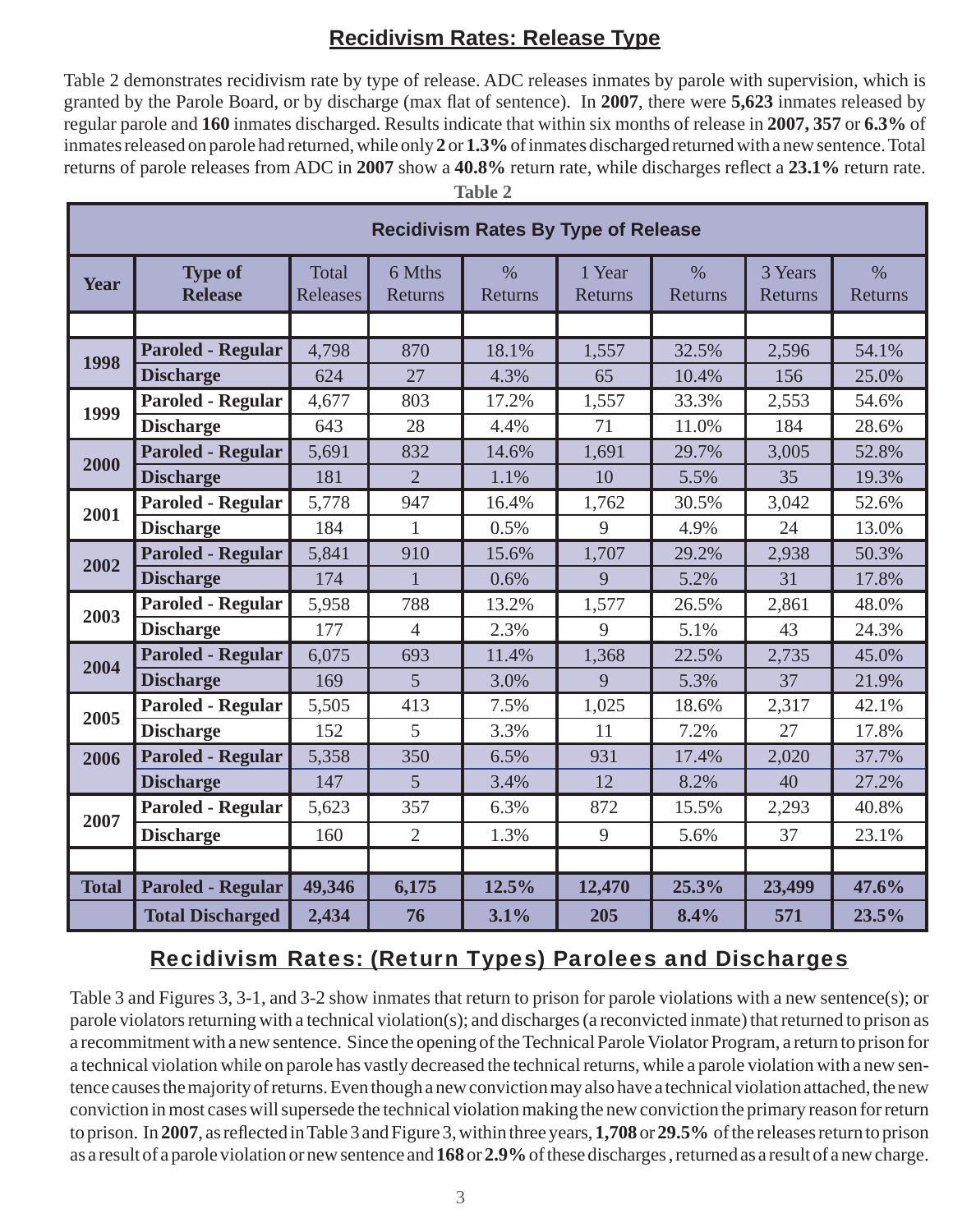| <b>Table 3</b> |
|----------------|
|                |

|      | <b>Recidivism Of Parolees And Discharges</b> |                                 |                                 |                     |                          |                                 |                           |                     |  |  |
|------|----------------------------------------------|---------------------------------|---------------------------------|---------------------|--------------------------|---------------------------------|---------------------------|---------------------|--|--|
| Year | <b>Total</b><br><b>Releases</b>              | <b>Type of</b><br><b>Return</b> | <b>6 Mths</b><br><b>Returns</b> | %<br><b>Returns</b> | 1 Year<br><b>Returns</b> | $\frac{0}{0}$<br><b>Returns</b> | 3 Years<br><b>Returns</b> | %<br><b>Returns</b> |  |  |
|      |                                              |                                 |                                 |                     |                          |                                 |                           |                     |  |  |
|      |                                              | <b>PV/New Sentence</b>          | 195                             | 3.6%                | 378                      | 7.0%                            | 629                       | 11.6%               |  |  |
| 1998 | 5,434                                        | <b>PV/Technical</b>             | 674                             | 12.4%               | 1,167                    | 21.5%                           | 1,854                     | 34.1%               |  |  |
|      |                                              | <b>Discharge - Reconviction</b> | 29                              | 0.5%                | 79                       | 1.4%                            | 272                       | 5.0%                |  |  |
|      |                                              | <b>PV/New Sentence</b>          | 217                             | 4.1%                | 388                      | 7.3%                            | 616                       | 11.6%               |  |  |
| 1999 | 5,323                                        | <b>PV/Technical</b>             | 581                             | 10.9%               | 1,156                    | 21.7%                           | 1,848                     | 34.7%               |  |  |
|      |                                              | <b>Discharge - Reconviction</b> | 30                              | 0.6%                | 81                       | 1.6%                            | 309                       | 5.9%                |  |  |
|      |                                              | <b>PV/New Sentence</b>          | 196                             | 3.3%                | 424                      | 7.2%                            | 795                       | 13.5%               |  |  |
| 2000 | 5,872                                        | <b>PV/Technical</b>             | 633                             | 10.8%               | 1,254                    | 10.6%                           | 2,078                     | 14.0%               |  |  |
|      |                                              | <b>Discharge - Reconviction</b> | 5                               | 0.1%                | 23                       | 0.4%                            | 167                       | 2.9%                |  |  |
|      |                                              | <b>PV/New Sentence</b>          | 283                             | 4.7%                | 540                      | 9.1%                            | 913                       | 15.3%               |  |  |
| 2001 | 5,962                                        | <b>PV/Technical</b>             | 663                             | 11.1%               | 1,211                    | 20.3%                           | 1,972                     | 33.1%               |  |  |
|      |                                              | <b>Discharge - Reconviction</b> | $\overline{2}$                  | 0.0%                | 20                       | 0.3%                            | 181                       | 3.0%                |  |  |
|      |                                              | <b>PV/New Sentence</b>          | 793                             | 13.2%               | 1,516                    | 25.2%                           | 2,549                     | 42.4%               |  |  |
| 2002 | 6,015                                        | <b>PV/Technical</b>             | 113                             | 1.9%                | 174                      | 2.9%                            | 215                       | 3.6%                |  |  |
|      |                                              | <b>Discharge - Reconviction</b> | 5                               | 0.1%                | 26                       | 0.4%                            | 205                       | 3.4%                |  |  |
|      |                                              | <b>PV/New Sentence</b>          | 785                             | 12.8%               | 1,558                    | 25.4%                           | 2,668                     | 43.5%               |  |  |
| 2003 | 6,135                                        | <b>Discharge - Reconviction</b> | 7                               | 0.1%                | 28                       | 0.5%                            | 237                       | 3.9%                |  |  |
|      |                                              | <b>PV/New Sentence</b>          | 686                             | 11.0%               | 1,341                    | 21.5%                           | 2,535                     | 40.6%               |  |  |
| 2004 | 6,244                                        | <b>Discharge - Reconviction</b> | 12                              | 0.2%                | 36                       | 0.6%                            | 237                       | 3.8%                |  |  |
|      |                                              | <b>PV/New Sentence</b>          | 407                             | 7.2%                | 999                      | 17.7%                           | 2,120                     | 37.5%               |  |  |
| 2005 | 5,657                                        | <b>Discharge - Reconviction</b> | 11                              | 0.2%                | 37                       | 0.7%                            | 224                       | 4.0%                |  |  |
|      |                                              | <b>PV/New Sentence</b>          | 346                             | 6.3%                | 918                      | 16.7%                           | 1,868                     | 33.9%               |  |  |
| 2006 | 5,505                                        | <b>Discharge - Reconviction</b> | 9                               | 0.2%                | 25                       | .4%                             | 192                       | 3.5%                |  |  |
|      |                                              | <b>PV/New Sentence</b>          | 352                             | 6.1%                | 850                      | 14.7%                           | 1708                      | 29.5%               |  |  |
| 2007 | 5783                                         | <b>PV/Technical</b>             | $\mathbf{1}$                    | $0.0\%$             | 10                       | 0.2%                            | 454                       | 7.9%                |  |  |
|      |                                              | <b>Discharge - Reconviction</b> | 6                               | 0.1%                | 21                       | 0.4%                            | 168                       | 2.9%                |  |  |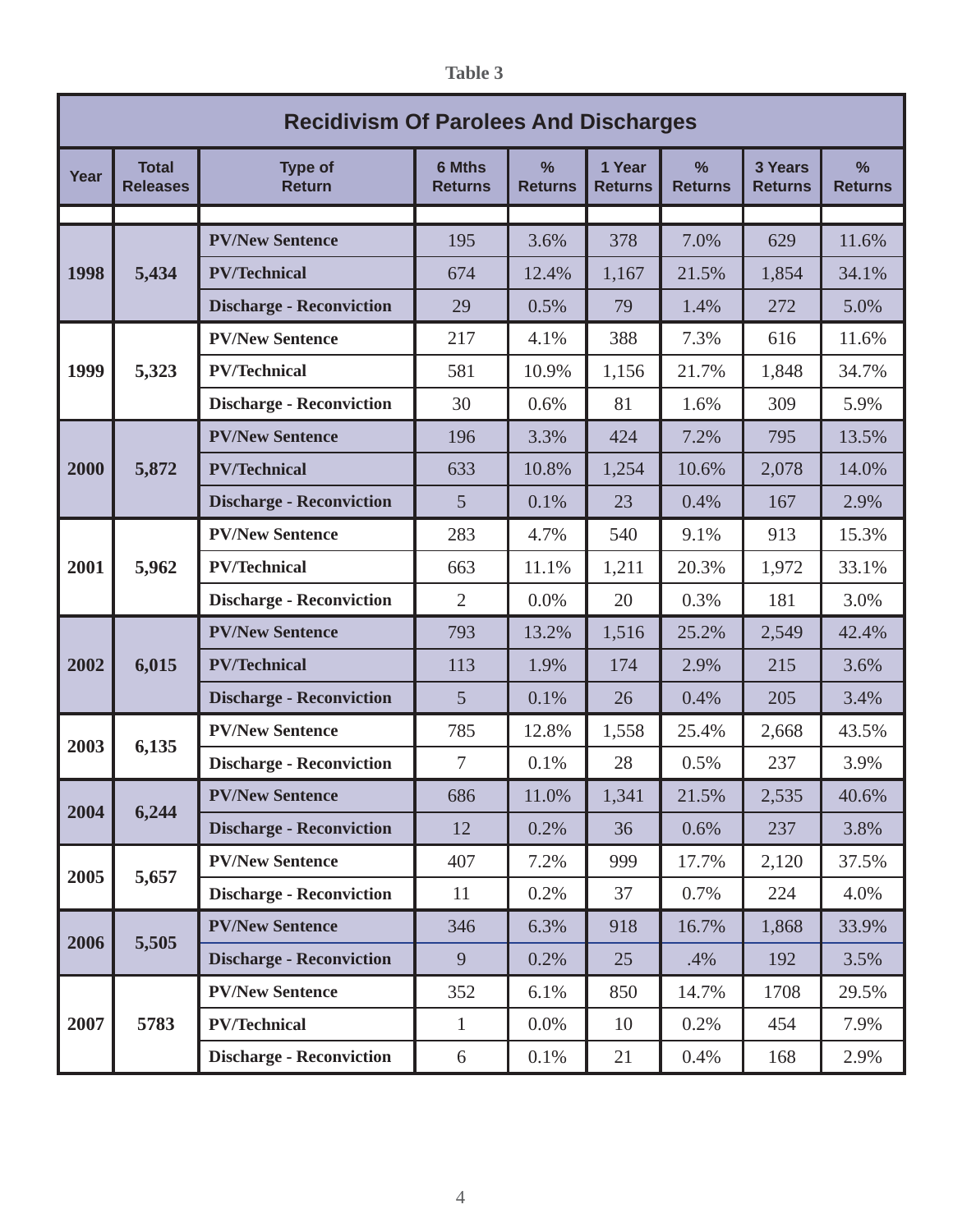**Figure 3**



**Figure 3-1**



**Figure 3-2**

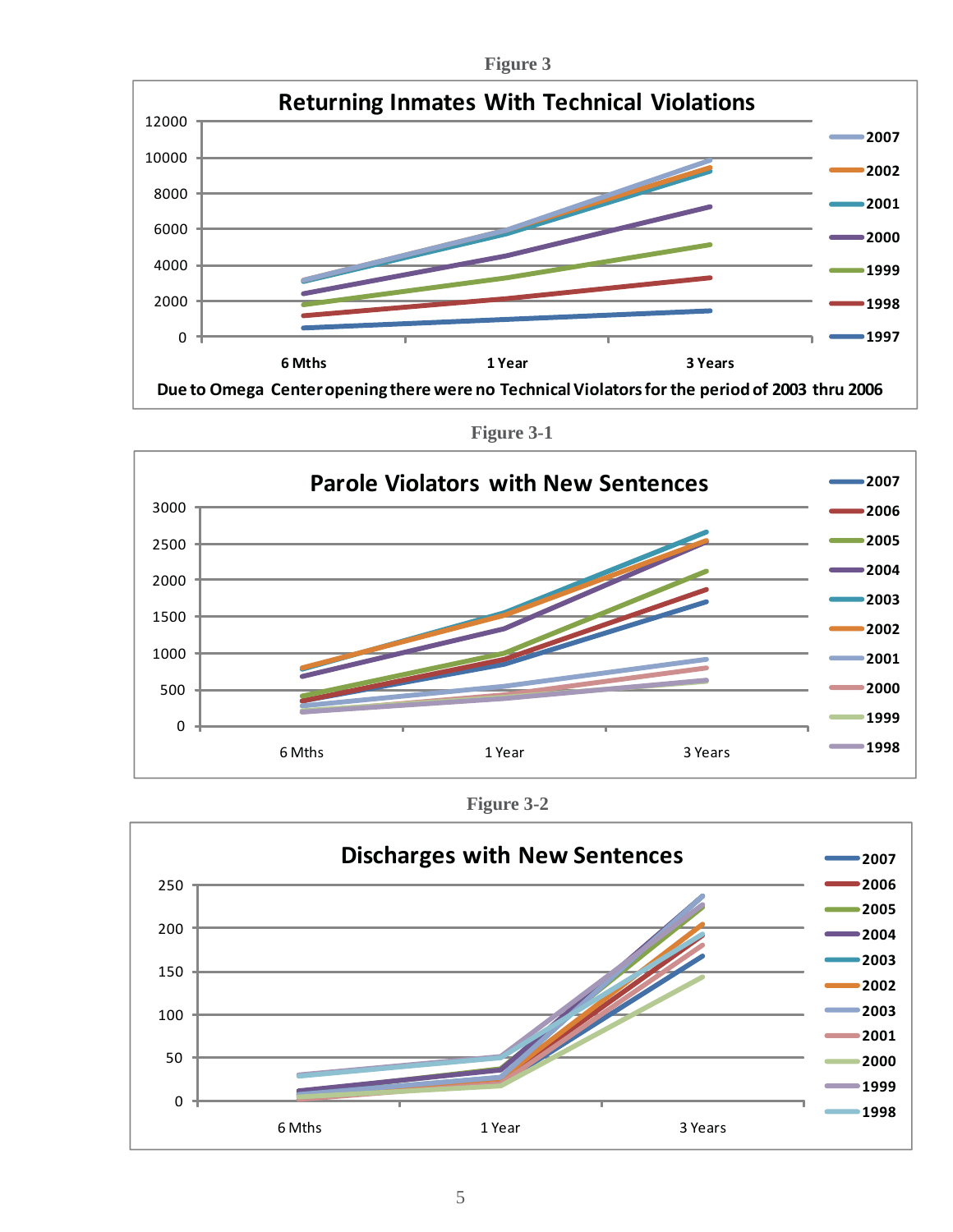#### **Recidivism Rates: Gender**

Table 4 and Figures 4, 4-1, 4-2 exhibit recidivism rates by gender. In **2007**, males increased in return rates over the three-year post release time frame. From six months to one year, data demonstrated a fairly constant return rate for both males and females; however, by the end of the third year there was a significant increase in males returning to prison. Within each consecutive year, the overall return rate for males increased from 1998 to 2001, while 2002 to 2007 reflects a 12.7 % decrease in overall recidivism rates.

|             | <b>Table 4</b>                    |                                 |                                 |                                 |                          |                                 |                                  |                           |                                              |  |
|-------------|-----------------------------------|---------------------------------|---------------------------------|---------------------------------|--------------------------|---------------------------------|----------------------------------|---------------------------|----------------------------------------------|--|
|             | <b>Recidivism Rates By Gender</b> |                                 |                                 |                                 |                          |                                 |                                  |                           |                                              |  |
| <b>Year</b> | <b>Gender</b>                     | <b>Total</b><br><b>Releases</b> | <b>6</b> month<br><b>Return</b> | $\frac{0}{0}$<br><b>Returns</b> | 1 Year<br><b>Returns</b> | $\frac{0}{0}$<br><b>Returns</b> | <b>3 Years</b><br><b>Returns</b> | Total %<br><b>Returns</b> | <b>Total Inmates</b><br><b>Not Returning</b> |  |
|             |                                   |                                 |                                 |                                 |                          |                                 |                                  |                           |                                              |  |
| 1998        | <b>Female</b>                     | 512                             | 75                              | 14.6%                           | 123                      | 24.0%                           | 227                              | 44.3%                     | 285                                          |  |
|             | <b>Male</b>                       | 4,922                           | 823                             | 16.7%                           | 1,501                    | 30.5%                           | 2,528                            | 51.4%                     | 2,394                                        |  |
| 1999        | <b>Female</b>                     | 545                             | 58                              | 10.6%                           | 115                      | 21.1%                           | 206                              | 37.8%                     | 339                                          |  |
|             | <b>Male</b>                       | 4,785                           | 774                             | 16.2%                           | 1,514                    | 31.6%                           | 2,532                            | 52.9%                     | 2,253                                        |  |
| 2000        | Female                            | 652                             | 75                              | 11.5%                           | 158                      | 24.2%                           | 264                              | 40.5%                     | 388                                          |  |
|             | <b>Male</b>                       | 5,220                           | 759                             | 14.5%                           | 1,543                    | 29.6%                           | 2,766                            | 53.0%                     | 2,454                                        |  |
|             | <b>Female</b>                     | 625                             | 81                              | 13.0%                           | 140                      | 22.4%                           | 260                              | 41.6%                     | 365                                          |  |
| 2001        | <b>Male</b>                       | 5,337                           | 867                             | 16.2%                           | 1,631                    | 30.6%                           | 2,806                            | 52.6%                     | 2,531                                        |  |
| 2002        | <b>Female</b>                     | 594                             | 67                              | 11.3%                           | 134                      | 22.6%                           | 242                              | 40.7%                     | 320                                          |  |
|             | <b>Male</b>                       | 5,421                           | 844                             | 15.6%                           | 1,582                    | 29.2%                           | 2,727                            | 50.3%                     | 2,426                                        |  |
| 2003        | <b>Female</b>                     | 616                             | 54                              | 8.8%                            | 111                      | 18.0%                           | 215                              | 34.9%                     | 401                                          |  |
|             | <b>Male</b>                       | 5,519                           | 738                             | 13.4%                           | 1,475                    | 26.7%                           | 2,690                            | 48.7%                     | 2,829                                        |  |
|             | <b>Female</b>                     | 551                             | 31                              | 5.6%                            | 56                       | 10.2%                           | 139                              | 25.2%                     | 413                                          |  |
| 2004        | <b>Male</b>                       | 5,693                           | 667                             | 11.7%                           | 1,321                    | 23.2%                           | 2,633                            | 46.2%                     | 3,060                                        |  |
|             | <b>Female</b>                     | 534                             | 15                              | 2.8%                            | 44                       | 8.2%                            | 123                              | 23.0%                     | 411                                          |  |
| 2005        | <b>Male</b>                       | 5,124                           | 403                             | 7.9%                            | 992                      | 19.4%                           | 2,221                            | 43.3%                     | 2,903                                        |  |
|             | <b>Female</b>                     | 614                             | 18                              | 2.9%                            | 57                       | 9.3%                            | 137                              | 22.3%                     | 477                                          |  |
| 2006        | <b>Male</b>                       | 4,891                           | 337                             | 6.9%                            | 886                      | 18.1%                           | 1,923                            | 39.3%                     | 2,968                                        |  |
|             | <b>Female</b>                     | 675                             | 21                              | 3.1%                            | 53                       | 7.9%                            | 158                              | 23.4%                     | 517                                          |  |
| 2007        | <b>Male</b>                       | 5,783                           | 338                             | 5.8%                            | 828                      | 14.3%                           | 2,172                            | 37.6%                     | 3,611                                        |  |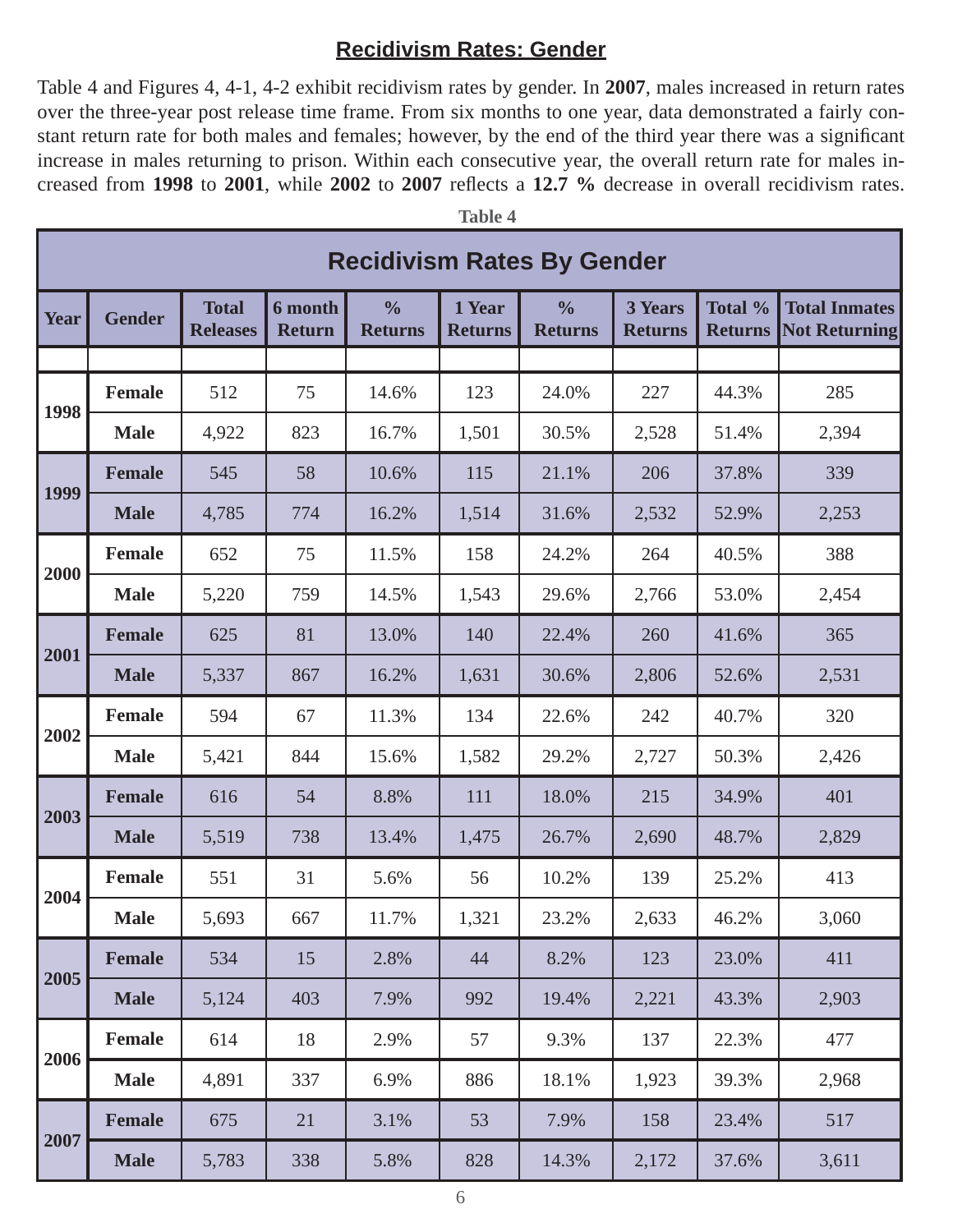



**Figure 4-1**

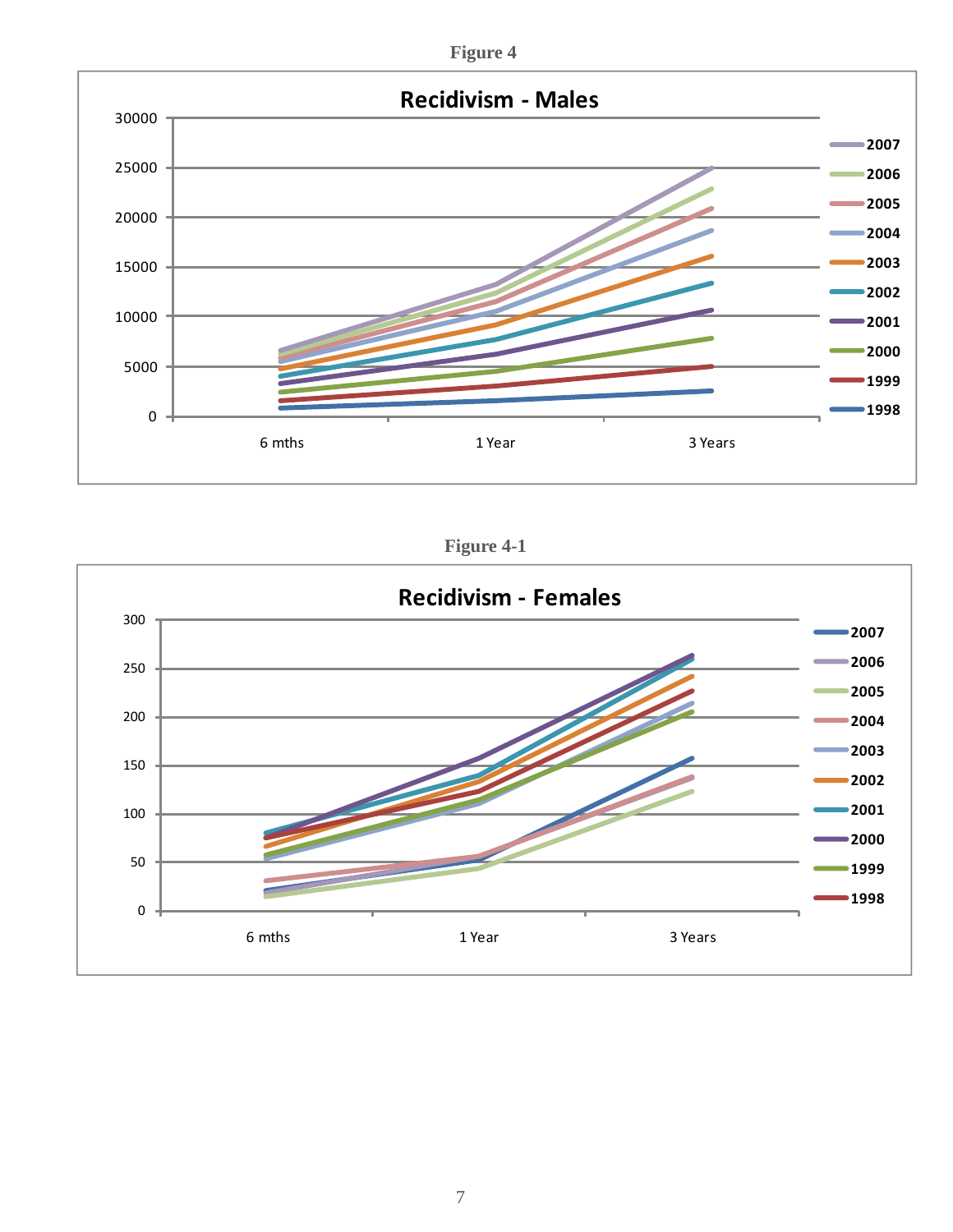**Figure 4-2**



# **Recidivism Rates: Race**

Recidivism rates were generated by race for **CY2007**, and incorporated time frames of six months, one year, and three years. Recidivism rates were based on three areas of ethnic diversity. Within the ADC, the population primarily consists of Caucasian and African-American racial designations, while only a small percentage consists of Hispanic and Other. For this report, the category of Caucasian is denoted as White, the African-American category is denoted as Black, the Hispanic category consists of Cuban and Mexican racial designations and the Other category incorporates both Asian and Native American. The **2007** recidivism addendum study incorporates Caucasian, African-American, Hispanic, and Other racial designations to demonstrate recidivism rates by race as provided in Table 5. In **2007, 3,210** Caucasian inmates were released. Within six months, **185** or **5.8%** returned to prison. Within one year, **453** or **14.1%** returned and within three years, **1,223** or **38.0%** returned to prison. For **CY2007**, African-American inmates have a higher recidivism rate (**44.5% vs. 40.1%**) than their Caucasian counterparts (see Table 5).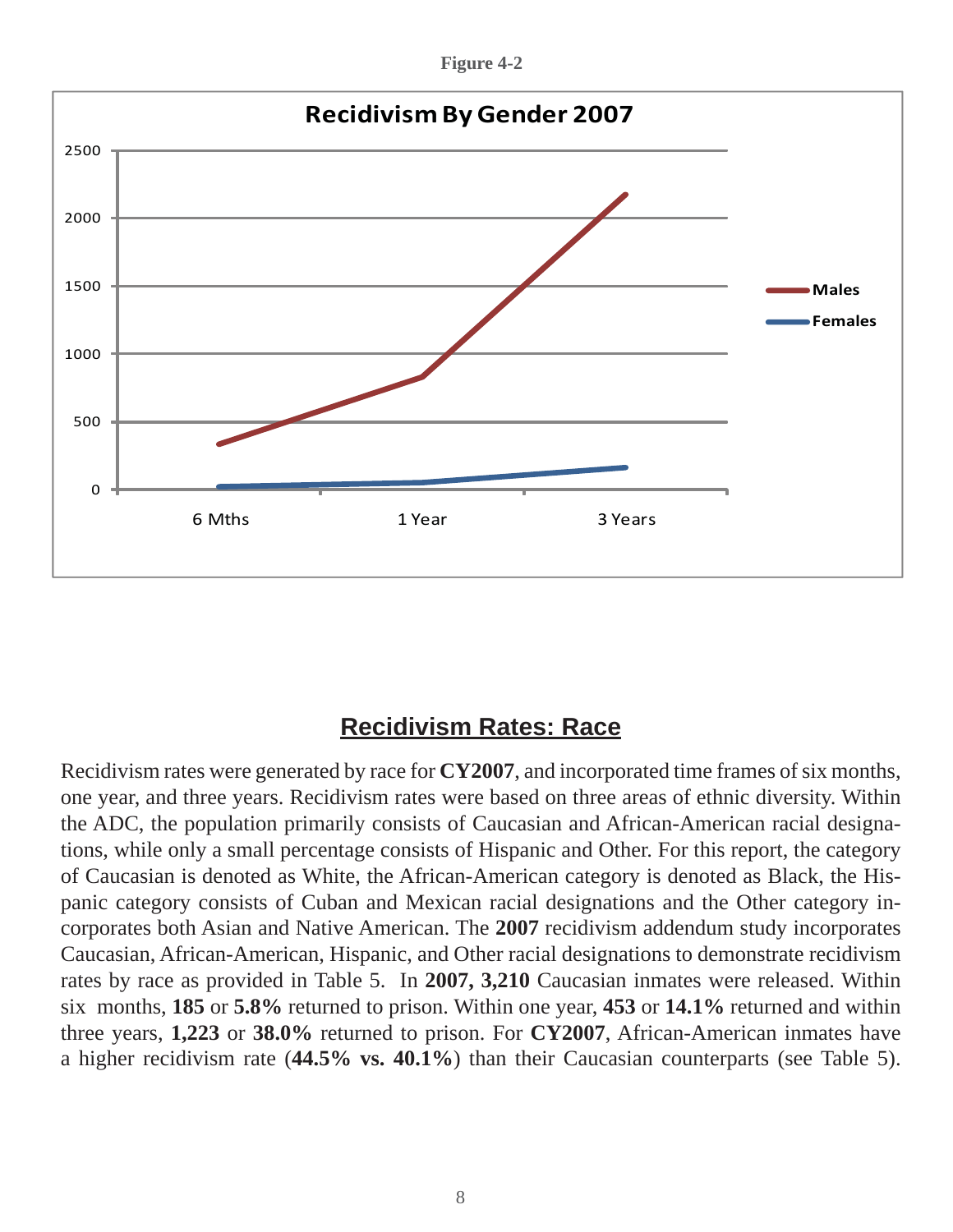| <b>Table 5</b> |                                 |                                 |                                  |                                 |                          |                                 |                                  |                                 |  |  |
|----------------|---------------------------------|---------------------------------|----------------------------------|---------------------------------|--------------------------|---------------------------------|----------------------------------|---------------------------------|--|--|
|                | <b>Recidivism Rates By Race</b> |                                 |                                  |                                 |                          |                                 |                                  |                                 |  |  |
| <b>Year</b>    | <b>Race</b>                     | <b>Total</b><br><b>Releases</b> | <b>6 Month</b><br><b>Returns</b> | $\frac{0}{0}$<br><b>Returns</b> | 1 Year<br><b>Returns</b> | $\frac{0}{0}$<br><b>Returns</b> | <b>3 Years</b><br><b>Returns</b> | $\frac{0}{0}$<br><b>Returns</b> |  |  |
|                |                                 |                                 |                                  |                                 |                          |                                 |                                  |                                 |  |  |
|                | <b>Black</b>                    | 2,685                           | 481                              | 17.9%                           | 877                      | 32.7%                           | 1,463                            | 54.5%                           |  |  |
|                | <b>Hispanic</b>                 | 25                              | 5                                | 20.0%                           | 7                        | 28.0%                           | 8                                | 32.0%                           |  |  |
| 1998           | <b>Other</b>                    | 18                              | $\mathbf{1}$                     | 5.6%                            | $\overline{4}$           | 22.2%                           | 9                                | 50.0%                           |  |  |
|                | <b>White</b>                    | 2,706                           | 411                              | 15.2%                           | 737                      | 27.2%                           | 1,275                            | 47.1%                           |  |  |
|                | <b>Black</b>                    | 2,541                           | 414                              | 16.3%                           | 801                      | 31.5%                           | 1,362                            | 53.6%                           |  |  |
|                | <b>Hispanic</b>                 | 19                              | $\overline{2}$                   | 10.5%                           | $\overline{3}$           | 15.8%                           | 5                                | 26.3%                           |  |  |
| 1999           | <b>Other</b>                    | 13                              | $\overline{0}$                   | 0.0%                            | $\overline{2}$           | 15.4%                           | $\overline{3}$                   | 23.1%                           |  |  |
|                | <b>White</b>                    | 2,757                           | 416                              | 15.1%                           | 822                      | 29.8%                           | 1,367                            | 49.6%                           |  |  |
|                | <b>Black</b>                    | 2,756                           | 401                              | 14.6%                           | 817                      | 29.6%                           | 1,512                            | 54.9%                           |  |  |
| 2000           | <b>Hispanic</b>                 | 66                              | 6                                | 9.1%                            | 10                       | 15.2%                           | 16                               | 24.2%                           |  |  |
|                | <b>Other</b>                    | 62                              | $\overline{4}$                   | 6.5%                            | 5                        | 8.1%                            | 9                                | 14.5%                           |  |  |
|                | <b>White</b>                    | 2,988                           | 423                              | 14.2%                           | 869                      | 29.1%                           | 1,503                            | 50.3%                           |  |  |
|                | <b>Black</b>                    | 2,718                           | 463                              | 17.0%                           | 839                      | 30.9%                           | 1,476                            | 54.3%                           |  |  |
| 2001           | <b>Hispanic</b>                 | 64                              | 3                                | 4.7%                            | 10                       | 15.6%                           | 18                               | 28.1%                           |  |  |
|                | <b>Other</b>                    | 45                              | 3                                | 6.7%                            | $\overline{4}$           | 8.9%                            | 8                                | 17.8%                           |  |  |
|                | <b>White</b>                    | 3,135                           | 479                              | 15.3%                           | 918                      | 29.3%                           | 1,564                            | 49.9%                           |  |  |
|                | <b>Black</b>                    | 2,618                           | 408                              | 15.6%                           | 741                      | 28.3%                           | 1,335                            | 51.0%                           |  |  |
| 2002           | <b>Hispanic</b>                 | 75                              | 5                                | 6.7%                            | $\mathbf{9}$             | 12.0%                           | 13                               | 17.3%                           |  |  |
|                | <b>Other</b>                    | 30                              | $\overline{0}$                   | 0.0%                            | 3                        | 10.0%                           | $7\overline{ }$                  | 23.3%                           |  |  |
|                | <b>White</b>                    | 3,292                           | 497                              | 15.1%                           | 962                      | 29.2%                           | 1,613                            | 49.0%                           |  |  |
|                | <b>Black</b>                    | 2,768                           | 321                              | 11.6%                           | 691                      | 25.0%                           | 1,349                            | 48.7%                           |  |  |
| 2003           | <b>Hispanic</b>                 | 50                              | $\overline{4}$                   | 8.0%                            | 11                       | 22.0%                           | 20                               | 40.0%                           |  |  |
|                | <b>Other</b>                    | 13                              | $\boldsymbol{0}$                 | 0.0%                            | $\,1$                    | 7.7%                            | 5                                | 38.5%                           |  |  |
|                | <b>White</b>                    | 3,304                           | 467                              | 14.1%                           | 883                      | 26.7%                           | 1,531                            | 46.3%                           |  |  |
|                | <b>Black</b>                    | 2,711                           | 255                              | 9.4%                            | 573                      | 21.1%                           | 1,260                            | 46.5%                           |  |  |
| 2004           | <b>Hispanic</b>                 | 64                              | 10                               | 15.6%                           | 14                       | 21.9%                           | 24                               | 37.5%                           |  |  |
|                | <b>Other</b>                    | 19                              | $\mathbf{1}$                     | 5.3%                            | $\overline{4}$           | 21.1%                           | 5 <sup>5</sup>                   | 26.3%                           |  |  |
|                | White                           | 3,450                           | 432                              | 12.5%                           | 786                      | 22.8%                           | 1,483                            | 43.0%                           |  |  |
|                | <b>Black</b>                    | 2,285                           | 167                              | 7.3%                            | 455                      | 19.9%                           | 1,064                            | 46.6%                           |  |  |
| 2005           | <b>Hispanic</b>                 | 70                              | $\sqrt{6}$                       | 8.6%                            | 11                       | 15.7%                           | 22                               | 31.4%                           |  |  |
|                | <b>Other</b>                    | 30                              | $\overline{4}$                   | 13.3%                           | $\overline{7}$           | 23.3%                           | 10                               | 33.3%                           |  |  |
|                | <b>White</b>                    | 3,273                           | 241                              | 7.4%                            | 563                      | 17.2%                           | 1,248                            | 38.1%                           |  |  |
|                | <b>Black</b>                    | 2,304                           | 144                              | 6.3%                            | 396                      | 17.2%                           | 925                              | 40.1%                           |  |  |
| 2006           | <b>Hispanic</b>                 | 115                             | 10                               | 8.7%                            | 12                       | 10.4%                           | 29                               | 25.2%                           |  |  |
|                | <b>Other</b>                    | 22                              | $\mathbf{1}$                     | 4.5%                            | $\overline{2}$           | 9.1%                            | $\overline{4}$                   | 18.2%                           |  |  |
|                | White                           | 3,064                           | 200                              | 6.5%                            | 533                      | 17.4%                           | 1,102                            | 36.0%                           |  |  |
|                | <b>Black</b>                    | 2,374                           | 159                              | 6.7%                            | 403                      | 17.0%                           | 1,057                            | 44.5%                           |  |  |
| 2007           | <b>Hispanic</b>                 | 155                             | 12                               | 7.7%                            | 18                       | 11.6%                           | 34                               | 21.9%                           |  |  |
|                | Other                           | 38                              | $\overline{3}$                   | 7.9%                            | $7\phantom{.0}$          | 18.4%                           | 16                               | 42.1%                           |  |  |
|                | White                           | 3,210                           | 185                              | 5.8%                            | 453                      | 14.1%                           | 1,223                            | 38%                             |  |  |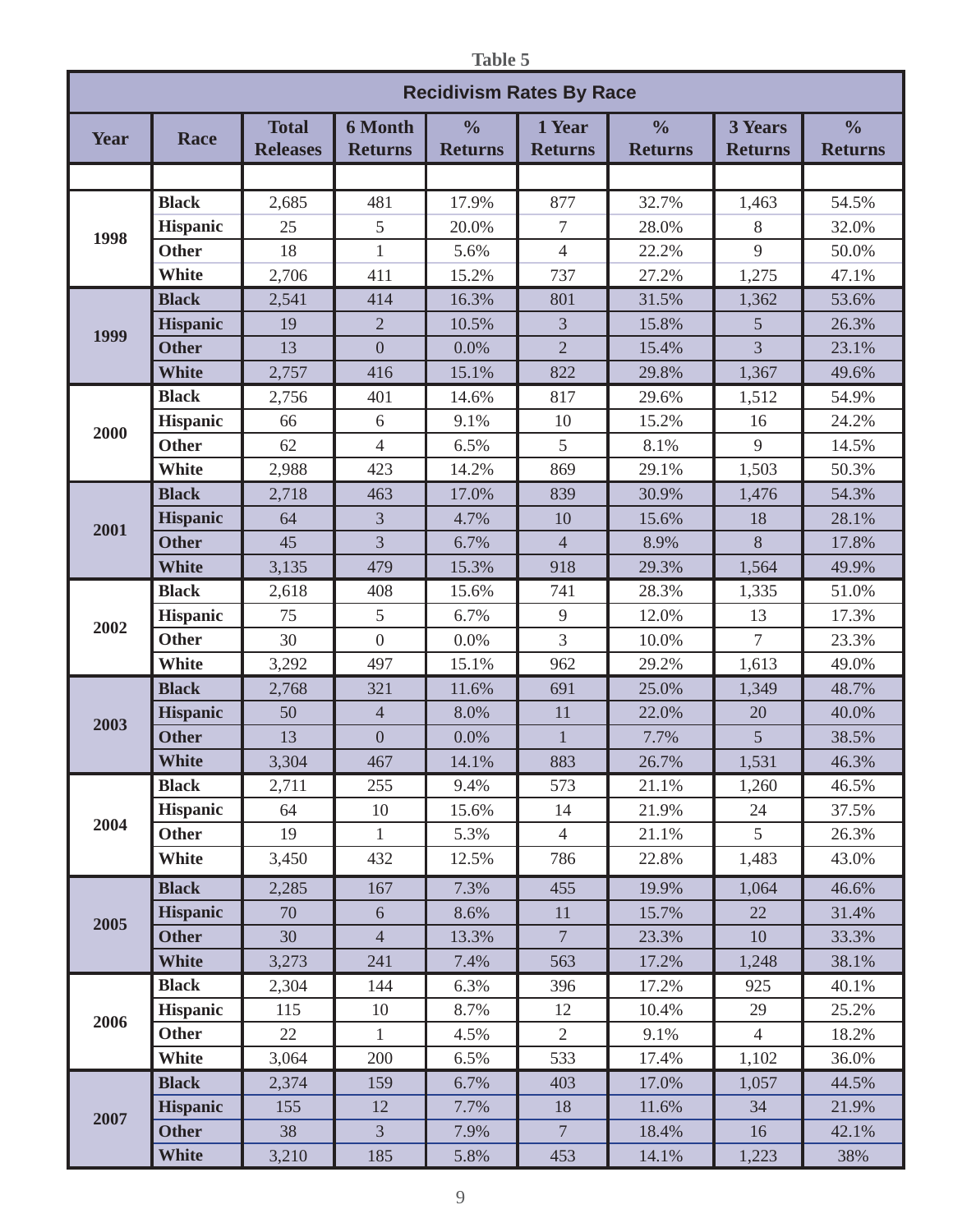### **Recidivism Rates: Age**

Age shows to be significantly related to recidivism within the ADC. An inmate's age at his/her last admission was significantly related to return to custody (See Table 6). For males, this was fairly evident when reviewing age cohorts of **25-34** as primary and **18-24** instead of **35-44** as reported last year, as secondary return age ranges. Females returning to prison also demonstrated increased returns in age ranges of **25-34** and **35-44** (See Figure 6).

| <b>Table 6</b>                  |                                                                                                                                       |    |    |     |        |  |  |  |  |
|---------------------------------|---------------------------------------------------------------------------------------------------------------------------------------|----|----|-----|--------|--|--|--|--|
| 2007 Recidivism by Age (female) |                                                                                                                                       |    |    |     |        |  |  |  |  |
| <b>Gender</b>                   | Total %<br><b>6 Months</b><br>3 Years<br>1 Year<br><b>AGE</b><br><b>Returns</b><br><b>Returns</b><br><b>Returns</b><br><b>Returns</b> |    |    |     |        |  |  |  |  |
|                                 |                                                                                                                                       |    |    |     |        |  |  |  |  |
|                                 | $18 - 24$                                                                                                                             |    |    | 18  | 11.4%  |  |  |  |  |
|                                 | $25 - 34$                                                                                                                             | 12 | 26 | 73  | 46.2%  |  |  |  |  |
| Female                          | $35 - 44$                                                                                                                             |    | 13 | 49  | 31.0%  |  |  |  |  |
|                                 | $45 - 54$                                                                                                                             |    |    | 18  | 11.4%  |  |  |  |  |
|                                 | Total                                                                                                                                 | 21 | 53 | 158 | 100.0% |  |  |  |  |

**Table 6-1**

| 2007 Recidivism by Age (male) |            |                                   |                          |                                  |                           |  |  |  |
|-------------------------------|------------|-----------------------------------|--------------------------|----------------------------------|---------------------------|--|--|--|
| <b>Gender</b>                 | <b>AGE</b> | <b>6 Months</b><br><b>Returns</b> | 1 Year<br><b>Returns</b> | <b>3 Years</b><br><b>Returns</b> | Total %<br><b>Returns</b> |  |  |  |
|                               |            |                                   |                          |                                  |                           |  |  |  |
|                               | $\leq 17$  |                                   |                          | 2                                | $< 0.1\%$                 |  |  |  |
|                               | $18 - 24$  | 76                                | 179                      | 445                              | 20%                       |  |  |  |
|                               | $25 - 34$  | 141                               | 329                      | 869                              | 40%                       |  |  |  |
|                               | $35 - 44$  | 75                                | 200                      | 571                              | 26%                       |  |  |  |
| Male                          | $45 - 54$  | 42                                | 108                      | 253                              | 12%                       |  |  |  |
|                               | $55 - 64$  | 3                                 | 11                       | 31                               | 1%                        |  |  |  |
|                               | $>= 65$    | $\mathbf{O}$                      | $\Omega$                 |                                  | $< 0.1\%$                 |  |  |  |
|                               | Total      | 338                               | 828                      | 2,172                            | 100.0%                    |  |  |  |



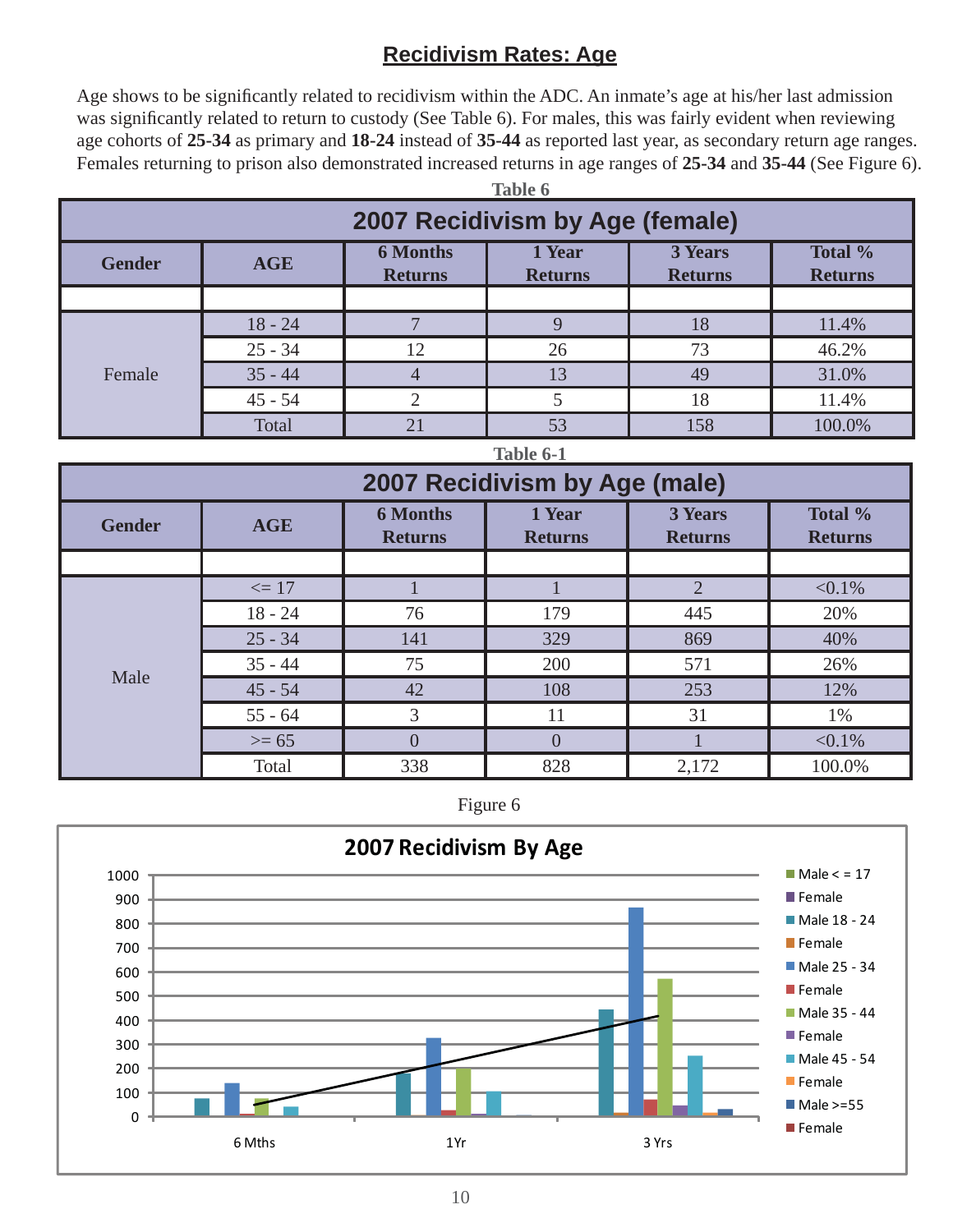| <b>Table 7</b>                              |                    |                |            |  |  |  |  |  |  |
|---------------------------------------------|--------------------|----------------|------------|--|--|--|--|--|--|
| <b>Recidivism Rates By Offense Category</b> |                    |                |            |  |  |  |  |  |  |
| <b>Offense Category</b>                     | <b>No.Releases</b> | Ret w/in 3 yrs | % Returned |  |  |  |  |  |  |
| 0101 - Capital Murder                       | $\overline{4}$     | 2              | 50.0%      |  |  |  |  |  |  |
| 0102 - Murder-1st Degree                    | 51                 | 17             | 33.3%      |  |  |  |  |  |  |
| 0103 - Murder-2nd Degree                    | 40                 | 9              | 22.5%      |  |  |  |  |  |  |
| 0104 - Manslaughter                         | 36                 | 10             | 27.8%      |  |  |  |  |  |  |
| 0105 - Negligent Homicide                   | 10                 | 4              | 40.0%      |  |  |  |  |  |  |
| 0201 - Kidnapping                           | 40                 | 20             | 50.0%      |  |  |  |  |  |  |
| 0202 - False Imprisonment-1st Degree        | 29                 | 11             | 37.9%      |  |  |  |  |  |  |
| 0301 - Robbery                              | 404                | 210            | 52.0%      |  |  |  |  |  |  |
| 0302 - Aggravated Robbery                   | 160                | 59             | 36.9%      |  |  |  |  |  |  |
| 0401 - Battery-1st Degree                   | 107                | 42             | 39.3%      |  |  |  |  |  |  |
| 0402 - Battery-2nd Degree                   | 291                | 129            | 44.3%      |  |  |  |  |  |  |
| 0403 - Aggravated Assault                   | 175                | 78             | 44.6%      |  |  |  |  |  |  |
| 0404 - Terroristic Threatening              | 133                | 60             | 45.1%      |  |  |  |  |  |  |
| 0405 - Terroristic Act                      | 27                 | 11             | 40.7%      |  |  |  |  |  |  |
| 0406 - Agg. Assault On Corr. Employee       | $\overline{2}$     | 1              | 50.0%      |  |  |  |  |  |  |
| 0408 - Intro Cont Subs Body/Another         |                    | $\theta$       | 0.0%       |  |  |  |  |  |  |
| 0501 - Rape                                 | 52                 | 11             | 21.2%      |  |  |  |  |  |  |
| 0502 - Carnal Abuse-1st Degree              | $\overline{4}$     | $\overline{2}$ | 50.0%      |  |  |  |  |  |  |
| 0503 - Carnal Abuse-2nd Degree              | 1                  |                | 100.0%     |  |  |  |  |  |  |
| 0504 - Sexual Abuse-1st Degree              | 76                 | 32             | 42.1%      |  |  |  |  |  |  |
| 0505 - Violation Of A Minor-1st Dg          | 3                  | $\overline{0}$ | 0.0%       |  |  |  |  |  |  |
| 0507 - Exposing One To HIV                  |                    | $\overline{0}$ | 0.0%       |  |  |  |  |  |  |
| 0510 - Carnal Abuse-3rd Degree              | 11                 | 4              | 36.4%      |  |  |  |  |  |  |
| 0511 - Sexual Solicitation Of A Child       | 2                  | $\overline{0}$ | 0.0%       |  |  |  |  |  |  |
| 0512 - Indecent Exposure                    | $\overline{2}$     |                | 50.0%      |  |  |  |  |  |  |
| 0513 - Sexual Assault                       | 110                | 37             | 33.6%      |  |  |  |  |  |  |
| 0518 - Reg Sex offend near cert facl        | 1                  | $\overline{0}$ | 0.0%       |  |  |  |  |  |  |
| 0701 - Incest                               | 15                 | $\overline{4}$ | 26.7%      |  |  |  |  |  |  |
| 0702 - Domestic Battering-1st Degree        | $\overline{4}$     | $\overline{0}$ | 0.0%       |  |  |  |  |  |  |
| 0703 - Domestic Battering-2nd Degree        | 25                 | 11             | 44.0%      |  |  |  |  |  |  |
| 0704 - Agg. Aslt On Family/Household        | 18                 | 9              | 50.0%      |  |  |  |  |  |  |
| 0705 - Non-Support                          | 47                 | 18             | 38.3%      |  |  |  |  |  |  |
| 0707 - Interference With Custody            | $\mathbf{1}$       | 1              | 100.0%     |  |  |  |  |  |  |
| 0708 - Domestic Battering-3rd Degree        | 76                 | 28             | 36.8%      |  |  |  |  |  |  |
| 0801 - Endanger Welfare Minor-1st Dg        | 9                  | $\overline{0}$ | 0.0%       |  |  |  |  |  |  |
| 0804 - Engage Child In Sex Explct           | 1                  | 1              | 100.0%     |  |  |  |  |  |  |
| 0805 - Trans, Distr.Mat. Deplctg Chil       | $\overline{2}$     | $\overline{0}$ | 0.0%       |  |  |  |  |  |  |
| 0810 - Sexual Solicitation Of A Child       | 9                  |                | 11.1%      |  |  |  |  |  |  |
| 0813 - Dist/Poss/View Sex Explicit          | $\overline{4}$     |                | 25.0%      |  |  |  |  |  |  |
| 0814 - Computer Child Pornography           | $8\,$              |                | 12.5%      |  |  |  |  |  |  |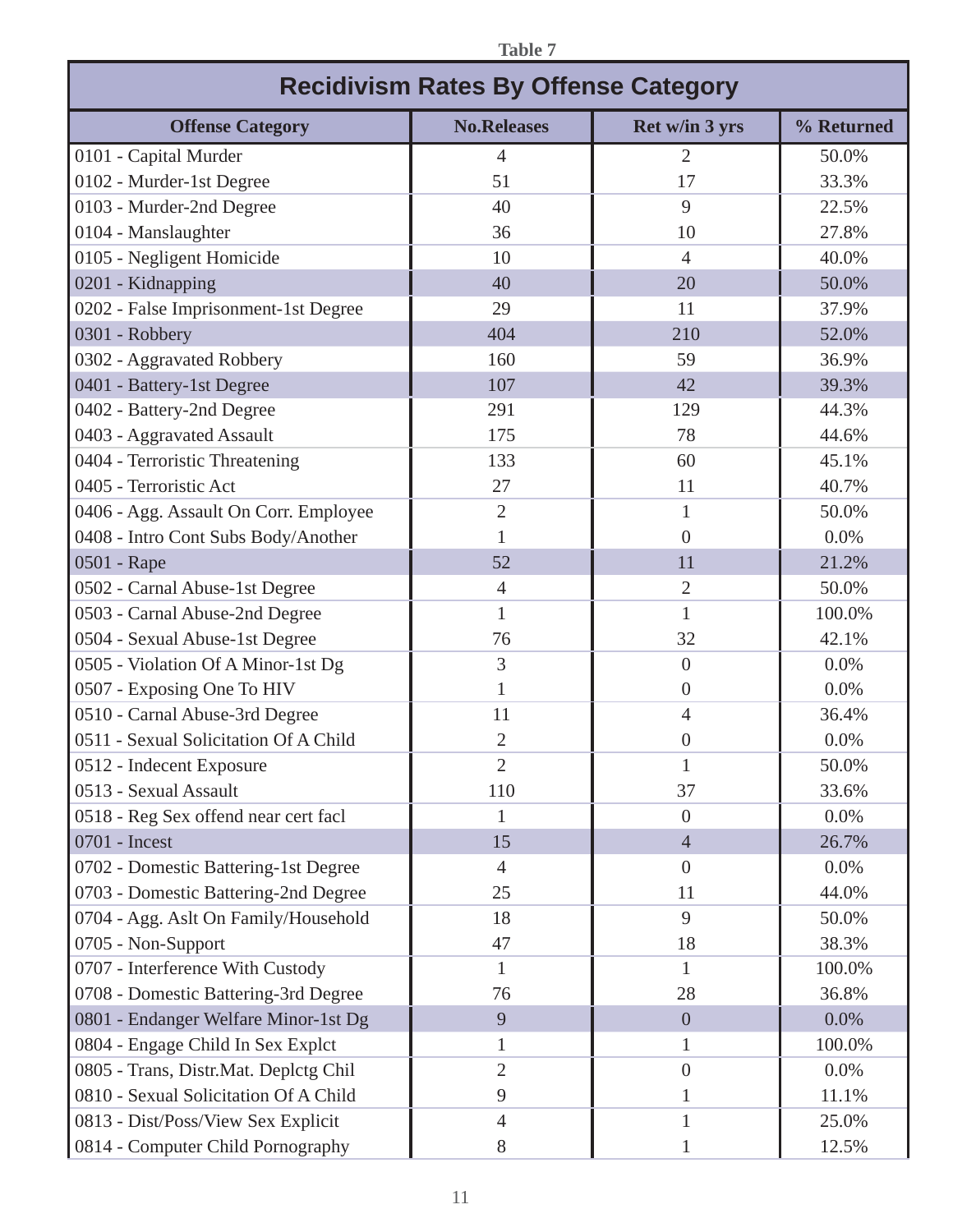| <b>Recidivism Rates By Offense Category</b> |                    |                |            |  |  |  |  |  |
|---------------------------------------------|--------------------|----------------|------------|--|--|--|--|--|
| <b>Offense Category</b>                     | <b>No.Releases</b> | Ret w/in 3 yrs | % Returned |  |  |  |  |  |
| 0815 - Computer Exploitation of Child       | 1                  | $\overline{0}$ | 0.0%       |  |  |  |  |  |
| 0828 - Expose Child to Chem Substance       | 4                  | 1              | 25.0%      |  |  |  |  |  |
| 0830 - Sexual Indecency With A Child        | 13                 | 9              | 69.2%      |  |  |  |  |  |
| 0901 - Abuse Of Adults                      | $\overline{2}$     | $\overline{0}$ | 0.0%       |  |  |  |  |  |
| 1001 - Theft Of Property                    | 1148               | 604            | 52.6%      |  |  |  |  |  |
| 1002 - Theft Of Services                    | $\overline{2}$     | 1              | 50.0%      |  |  |  |  |  |
| 1004 - Theft By Receiving                   | 251                | 114            | 45.4%      |  |  |  |  |  |
| 1005 - Theft Of Leased Property             | 4                  | 1              | 25.0%      |  |  |  |  |  |
| 1006 - Theft Of Public Benefits             | 6                  | $\overline{2}$ | 33.3%      |  |  |  |  |  |
| 1046 - Internet Stalk. - Child Fel. C       | 3                  | $\Omega$       | 0.0%       |  |  |  |  |  |
| 1101 - Forgery                              | 242                | 87             | 36.0%      |  |  |  |  |  |
| 1102 - Defrauding Secured Creditors         | 1                  | $\theta$       | 0.0%       |  |  |  |  |  |
| 1104 - Fraudulent Use Of Credit Card        | 21                 | 5              | 23.8%      |  |  |  |  |  |
| 1113 - Hot Check Violation                  | 105                | 31             | 29.5%      |  |  |  |  |  |
| 1118 - Financial Identity Fraud             | 6                  | 1              | 16.7%      |  |  |  |  |  |
| 1203 - Arson                                | 23                 | $\overline{7}$ | 30.4%      |  |  |  |  |  |
| 1205 - Criminal Mischief-1st Degree         | 25                 | 12             | 48.0%      |  |  |  |  |  |
| 1207 - Criminal Mischief 2nd Degree         | 3                  | 1              | 33.3%      |  |  |  |  |  |
| 1301 - Burglary                             | 19                 | 9              | 47.4%      |  |  |  |  |  |
| 1302 - Breaking And Entering                | 91                 | 43             | 47.3%      |  |  |  |  |  |
| 1303 - Residential Burglary                 | 107                | 56             | 52.3%      |  |  |  |  |  |
| 1304 - Commercial Burglary                  | 48                 | 22             | 45.8%      |  |  |  |  |  |
| 1306 - Destroy/Take Cemetary Marker         | $\mathbf{1}$       | $\overline{0}$ | 0.0%       |  |  |  |  |  |
| 1604 - Tampering With Physical Evid.        | $\overline{4}$     | 3              | 75.0%      |  |  |  |  |  |
| 1612 - Retaliation Against Informant        | 2                  | $\mathbf{1}$   | 50.0%      |  |  |  |  |  |
| 1702 - Hindering Apprehension Or Proc       | 7                  | $\overline{0}$ | 0.0%       |  |  |  |  |  |
| 1705 - Escape-1st Degree                    | 1                  | $\theta$       | 0.0%       |  |  |  |  |  |
| 1706 - Escape-2nd Degree                    | 8                  | 1              | 12.5%      |  |  |  |  |  |
| 1711 - Furnishing Prohib. Articles          | 16                 | $\overline{2}$ | 12.5%      |  |  |  |  |  |
| 1712 - Failure To Appear                    | 77                 | 30             | 39.0%      |  |  |  |  |  |
| 1713 - Fleeing                              | 25                 | 11             | 44.0%      |  |  |  |  |  |
| 1715 - Filing A False Report                | 5                  | 3              | 60.0%      |  |  |  |  |  |
| 1718 - Absconding                           | 1                  | $\overline{0}$ | 0.0%       |  |  |  |  |  |
| 1720 - Fail To Register Child/Sex Off       | 26                 | 14             | 53.8%      |  |  |  |  |  |
| 2201 - Fail. To Keep Records Dist Drg       | 71                 | 13             | 18.3%      |  |  |  |  |  |
| 2202 - Advertise Drug Paraphernalia         | 468                | 132            | 28.2%      |  |  |  |  |  |
| 2203 - Manu/Delv/Poss Control Subs.         | 782                | 237            | 30.3%      |  |  |  |  |  |
| 2214 - Poss W/I To Manufacture              | 3                  | $\overline{2}$ | 66.7%      |  |  |  |  |  |
| 2215 - Possession Of Ephedrine              | 5                  | 1              | 20.0%      |  |  |  |  |  |
| 2218 - Poss Anhyd Ammonia Unlaw/cont        | 3                  |                | 33.3%      |  |  |  |  |  |

#### **Table 7 -contd.**